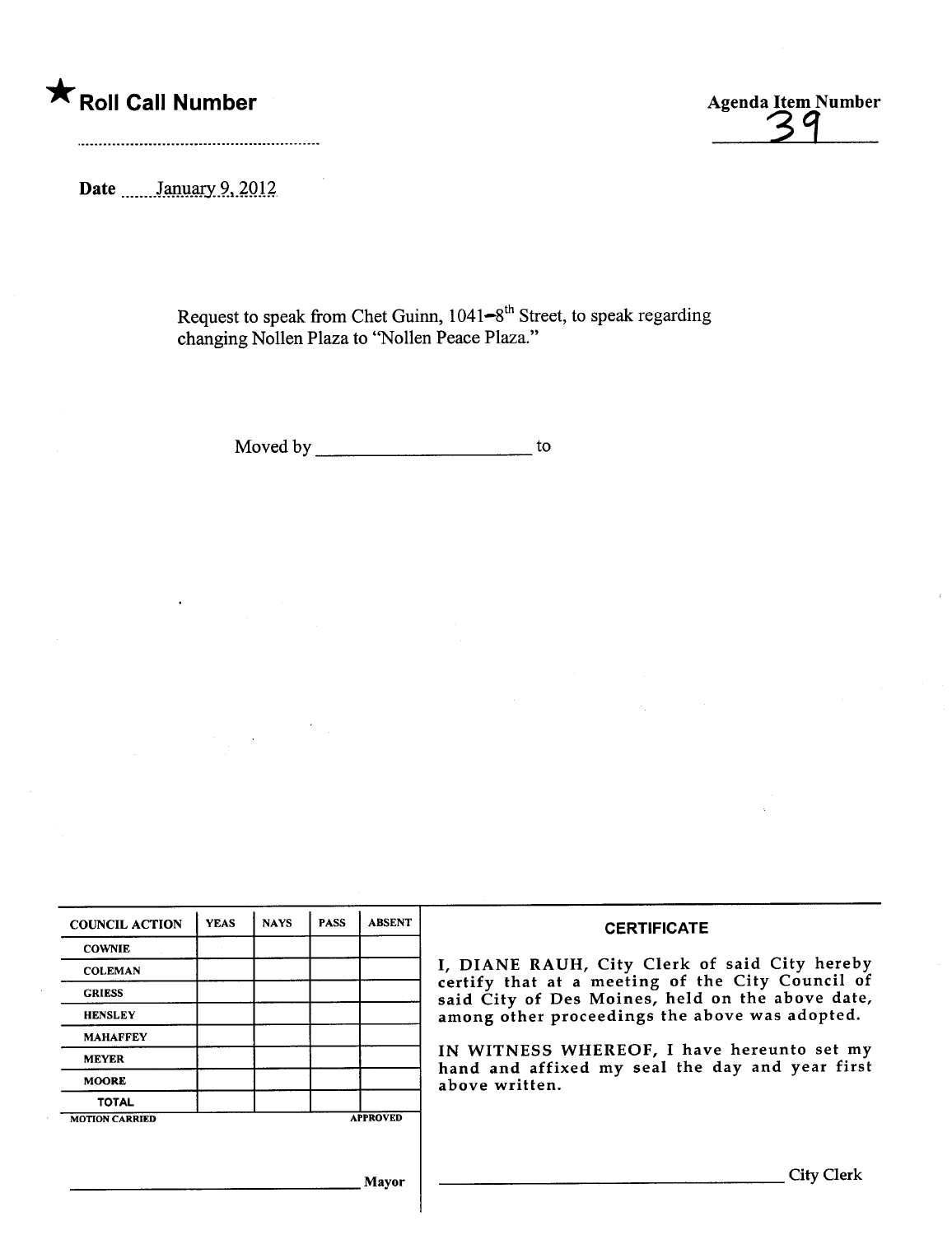| To: The Honorable Mayor     |  |  |  |  |  |  |
|-----------------------------|--|--|--|--|--|--|
| and                         |  |  |  |  |  |  |
| Members of the City Council |  |  |  |  |  |  |
| City of Des Moines, Iowa    |  |  |  |  |  |  |
| c/o City Clerk              |  |  |  |  |  |  |

 $I_{I/Ne}$  Chet Guinn (Please Print) hereby request permission to speak at the Des Moines City Council J en u ery meeting of  $\frac{1}{2}$   $\frac{1}{2}$   $\frac{1}{2}$   $\frac{2012}{1}$ , regarding Adding "pazca" to  $V$ uran  $V$ uz $2$ NOLL EN PEACE PLAZA  $276e$  N2m  $470$  $\frac{10 \text{ rad}}{2}$ -~ 2<br>2: in 1 ,  $\mathbf{r}$ ilCLr~;¡  $r^{\rm max}$ ,:::'£)1. Name: Chit Suin  $104184$ Daytime Phone: *182-8054 .*O  $...$   $z$ .  $\widetilde{\mathbb{C}}$ Address:  $10418437, \text{Des}$   $1\%$  in  $\epsilon$  s  $50517$ <u>(</u>cell) 556–8054

#### PROCEDURAL RULES OF DES MOINES CITY COUNCIL:

#### Part III. Agenda

Rule 16. Citizen Agenda Requests. Any citizen may request the right to have an item placed on the Agenda (including a request to speak) by filing such request in writing with the City Clerk prior to noon on the Wednesday preceding the Council meet ing .

#### Part V. Citizen Participation

Rule 27. Citizen's Right to Address Council. Persons other than Council Members shall be permitted to address the Council only upon specific Agenda Items.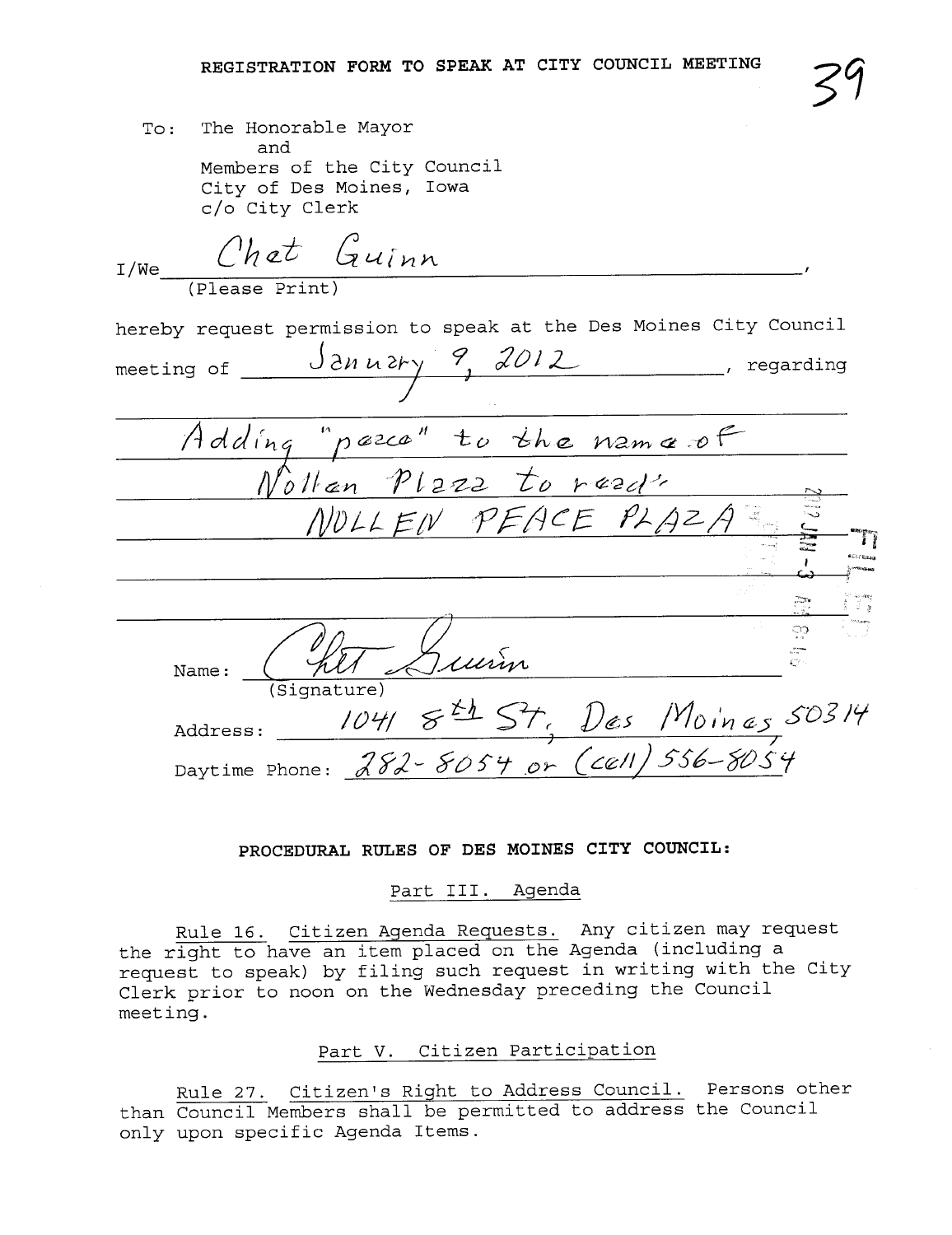$J^{q}$   $J^{q}$   $J^{q}$  $\omega$ <sup>*i*</sup> in Szwigre  $\mu$ 

December 2011

31

~

ii'

".

.

### To Des Moines Residents

,

In the 1970's Bishop Maurice Dingman and Rabbi Jay Goldberg led the effort to declare the South end of the Nollen Plaza a peace park. We now have opportunity ...

Today Des Moines has become a truly international oity! Our schools, job places and malls are filed with new people from numerous nations around the globe who bring new vitality and challenges to our wonderful city.

Renaming Nollen Plaza to the Nollen Peace Plaza can be a powerful symbol to all by reminding us that to have peace we must intentionally listen to and understand each other. We cannot address international peace without first promoting peace and understanding at home.

Des Moines is currently recognized as a national leader for its promotion of peace and understanding throughout our metro area.

This petition to the Des Moines City Council is a no financial request to rename Nollen Plaza to Nollen Peace Plaza to strengthen our focus on peace making.

The Iowa Peace Makers Monument Committee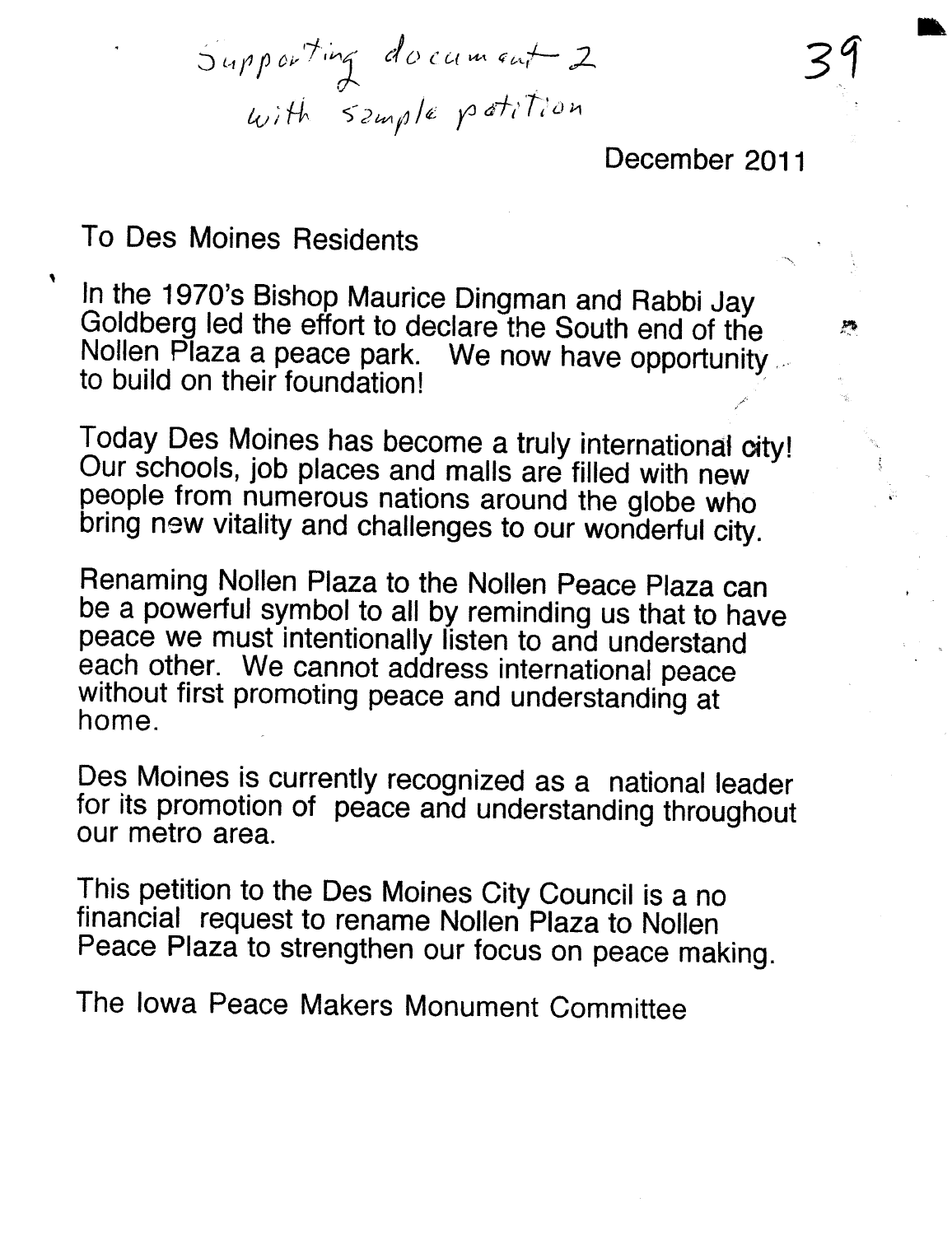$2^{6}$   $2^{100}$   $1^{10}$   $2^{10}$   $2^{10}$ 

# Petition addressed to the City Council of Des Moines, lowa  $\,\mathcal{F}\,$  ,

1. Wheras the City Council has sole responsibility for renaming public areas,

l

 $\overline{\mathcal{L}}$ 

- 2. and whereas, the name, Nollen Plaza, does not designate a theme nor presently generate any memorable moments in Iowa or Des Moines history,
- 3. and whereas, the future plan for the plaza calls for removing all features that divide the Plaza including the Brenton water feature with its concrete wall that currently forms a barrier.
- 4. and whereas, other public areas around the Plaza have descriptive names suggesting a theme or function: Capital Square dedicated to business transactions, Civic Center Theater dedicated to the Fine Arts, and the World Food Prize Center dedicated to Iowa's agricultural base and the alleviation of world hunger.
- 15. and whereas, the landscape architect expressed his intention to include "peace quotations" in his design.
- 6. and whereas. the lease with its anti discrimination clause reinforces the peace theme, (the manager agrees '10 not discriminate upon the basis of race, color, creed, or national origin in the use or occupancy of the property or any improvements erected or to be erected thereon, or any part thereof.").
- 7, and whereas, a request by Bishop Maurice Dingman and Rabbi Jay Goldberg, dating to the origin of the plaza, was approved that established the theme of peace to be included in the plaza concept,
- 8. and whereas, Iowa has been rated in the 2011 Global Peace Index as among the top ten states in the nation,
- 9. and whereas, hundreds of cities now have peace parks since the first was established in Hiroshima following its nuclear holocaust,

we, therefore, request the City Council to use its authority and rename the area originally known as "Park Plaza" (later "Nollen Plaza") to "Nollen Peace Plaza," thus transforming this strategic property into a visible message to Iowans and visitors from around the world that at the heart of our City and our State we cherish peace and peacemakers.

| <b>Name</b>                 |                                          |
|-----------------------------|------------------------------------------|
| Torol (randall              | 5434 SW 16th Delloines. It 5031          |
| arti HuderSon               | 1717 Mar Ella Trail Des Moiros Fa. SO310 |
| Robert Brammer              | [Surne as above]                         |
| <u>Devel Danvelson</u>      | $5500$ $43$ Meredith Dr.                 |
| Cather Dodds                | 1089-45th Des Moires, IA 50311           |
|                             | 815 18TH DEST 1GINES, 19 50314           |
| Kris Nocte                  | 815 1845t Les Moines In 503/4            |
| eu Martin                   | 1623 Woodland Ave 20 50209               |
| $U, V)$ Tirol $\setminus$ / | 4004 John Lynde Rd 50311                 |
| Aman Frambach               | 682 Buidal Row Ownones 50314             |
| <u>Vean Melson</u>          | toot John Rende Ra NM 50312              |
|                             | rou of pr the Des Moines                 |
| <u>Jennifer Thompson</u>    | 900 39th St Des Moines 50312             |
| Stennen Sterin              | $\frac{1}{2}$<br>201994755<br>ASE        |
| J. Markschmist              | $125 - 4242$ St., $M$ 54312              |
| Mary & Stunie ()            | 10mg-14th st DM 50310                    |
| Barbara A.S.                | $125$ $42^{\frac{nd}{s}}$ St. DM 503/2   |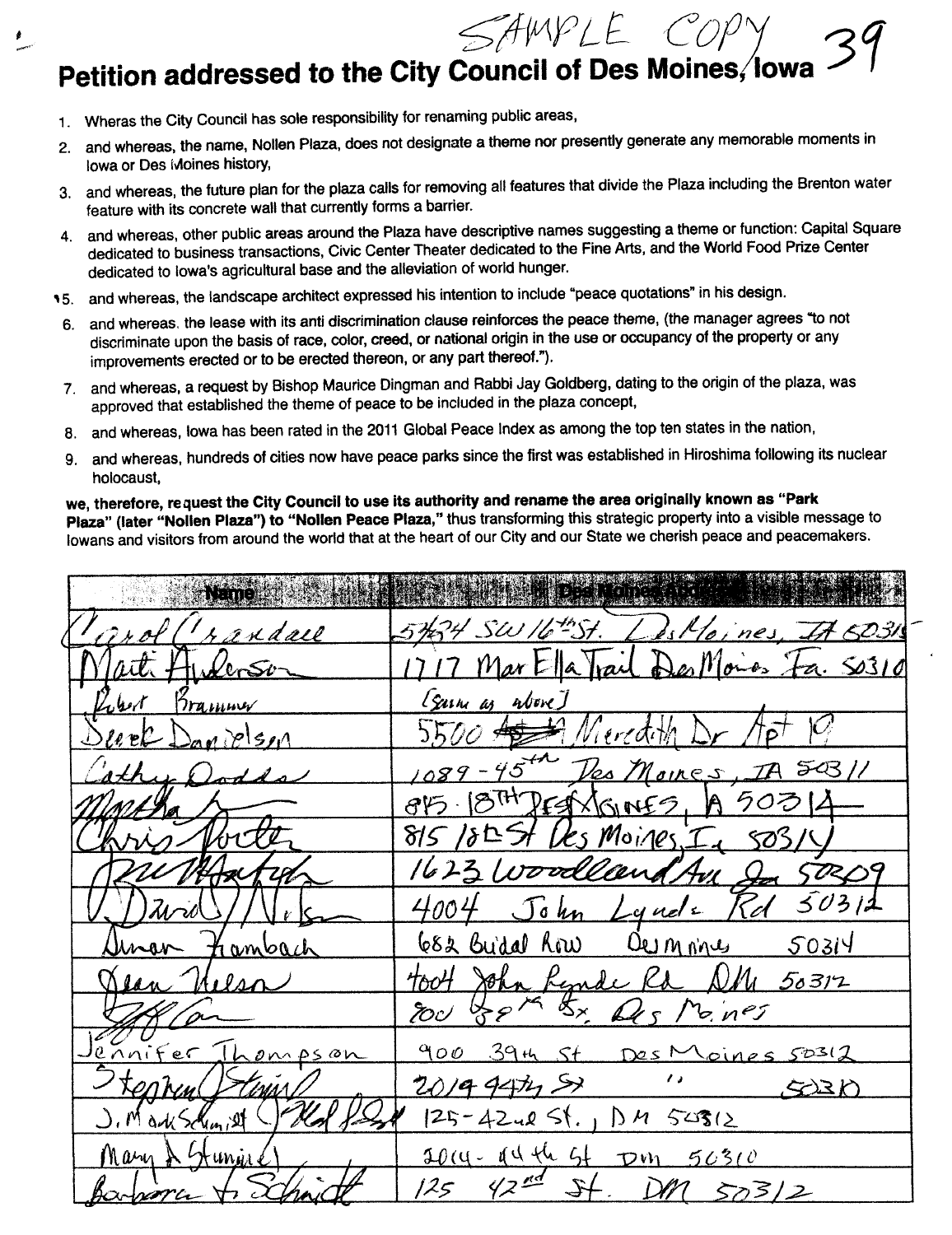$Sq$ pporting document  $1$ 

#### POLICY FOR NAMING OF STREETS, FACILITIES AND PARK LAND IN THE CITY OF DES MOINES

#### I. GENERAL

The Des Moines City Council retains the exclusive right to name and rename City streets, facilities, park land and park facilities within the City of Des Moines, in accordance with this policy.

#### II. PROCEDURE

Consideration of a proposal for the naming or renaming of a City street, facilty, park land or park facility shall be submitted and reviewed as follows:

a. Public-initiated Requests: Letter of Request (and/or Petition)

A letter of request (and/or petition) must first be submitted to the City Council. The letter of request (and/or petition) shall state the reason for the request and supply specific information regarding the proposed name(s), site location, and other relevant information. The letter of request (and/or petition) shall include a brief explanation or biography of the person(s) or event to be honored and a justification of why the City street, facility, park land or park facility is being recommended for specific naming or renaming. Upon receipt of the letter of request (and/or petition) the matter will be placed on the subsequent Council agenda, in accordance with Rule 16 of the Procedural Rules of the Des Moines City Council, in order for Council to initially consider the request and either deny the request, or refer the request to the City Manager's Office or to the appropriate Board/Commission for further review and recommendation, or set a date for public hearing and final consideration and approval or denial of the request for the next scheduled Council meeting.

b. Council-Initiated Requests

The Mayor, Council Member or Council as a whole may place or sponsor a request for naming or renaming on the Council agenda, in accordance with the Procedural Rules of the Des Moines City Council, in order for Council to consider the request and either deny the request, or refer the request to the City Manager's Ofice or to the appropriate Board/Commission for further review and recommendation, or set a date for public hearing and final consideration and approval or denial of the request for the next Referrals shall supply specific information regarding the proposed name(s), site location, and other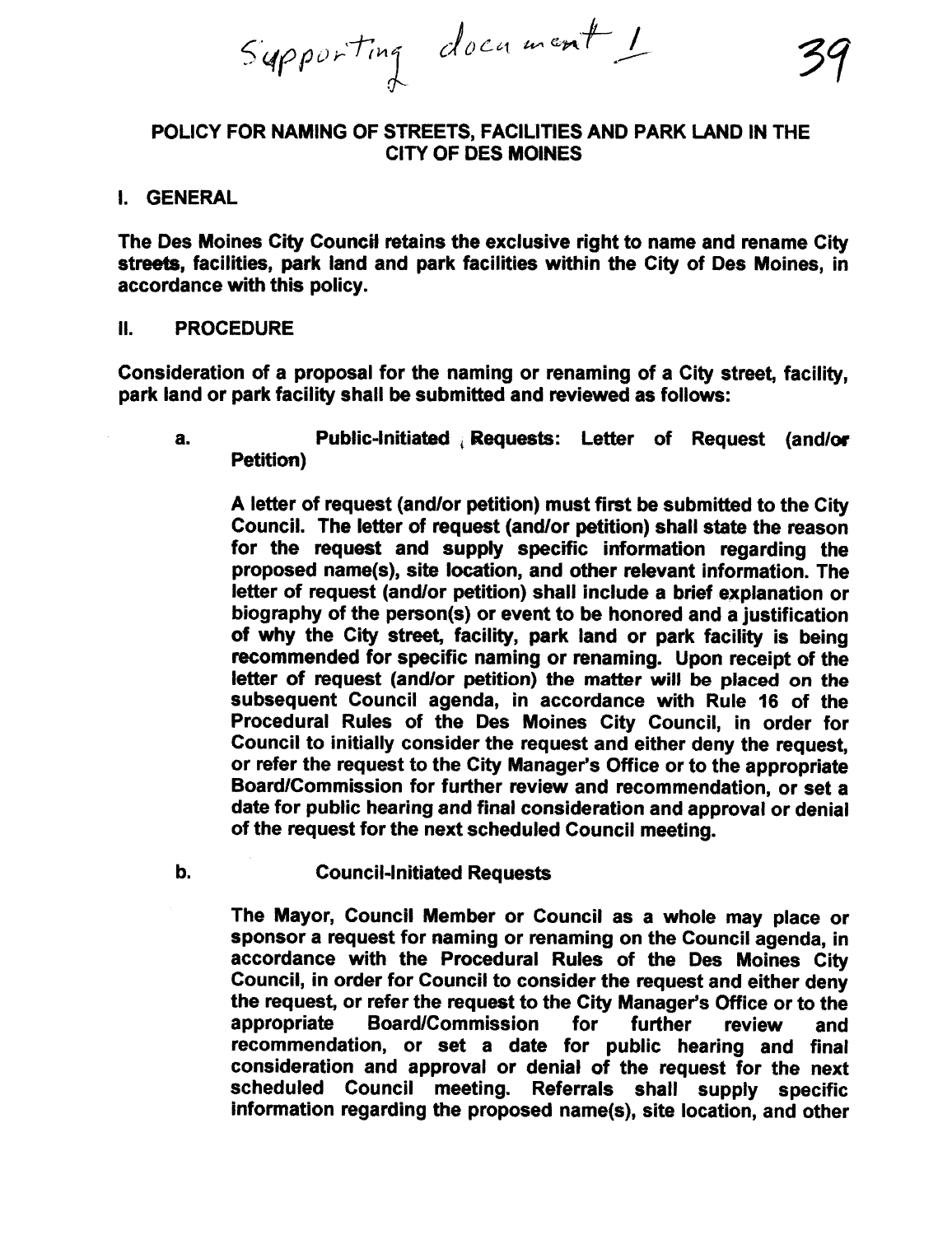relevant information, and shall include a brief explanation or biography of the person(s) or event to be honored and a justification of why the City street, facility, park land or park facility is being recommended for specific naming or renaming.

#### c. Staff Verification and Review

Within thirty (30) days of Council referral, staff from the applicable department, as designated by City Council or by the City Manager, will research and verify all information submitted in the request in accordance with the naming considerations and criteria set forth below in Section III. Staff will also request a review by: Legal, Police, Fire, IT, Engineering, and the Historic Commission; and in addition, for City street requests, by the local utilty service providers and the post office. City staff will then forward their findings and recommendation to the appropriate Board/Commission.

d. City Boards/Commissions Evaluation and Council Review

Within ninety (90) days of Council referral, the applicable Board/Commission wil consider staff findings and the extent of public support for, and public opposition to, the proposed name, and will make a recommendation regarding the request. The appropriate Board/Commission wil then present its recommendation to the City Council via the Council agenda at a regularly scheduled Council meeting for final Council consideration and approval or denial of the request.

e. Public Participation

Public notice will be given and a public hearing wil be held on the naming or renaming proposal at the scheduled Board/Commission meeting and Council meeting. Notice of said hearings will be provided a minimum of ten (10) days prior to each hearing to affected parties by the method deemed appropriate by the Board/Commission or by Council, respectively. In the event of renaming an existing City facility or park facility, notice of the public hearing shall also be posted in a conspicuous place on or within the facility. In the event of renaming (rather than honorary designation of) a City street, notice of the public hearing shall also be provided via regular mail to all property owners potentially affected by approval of the name change.

Approval; Installing or Replacing Signage.

f.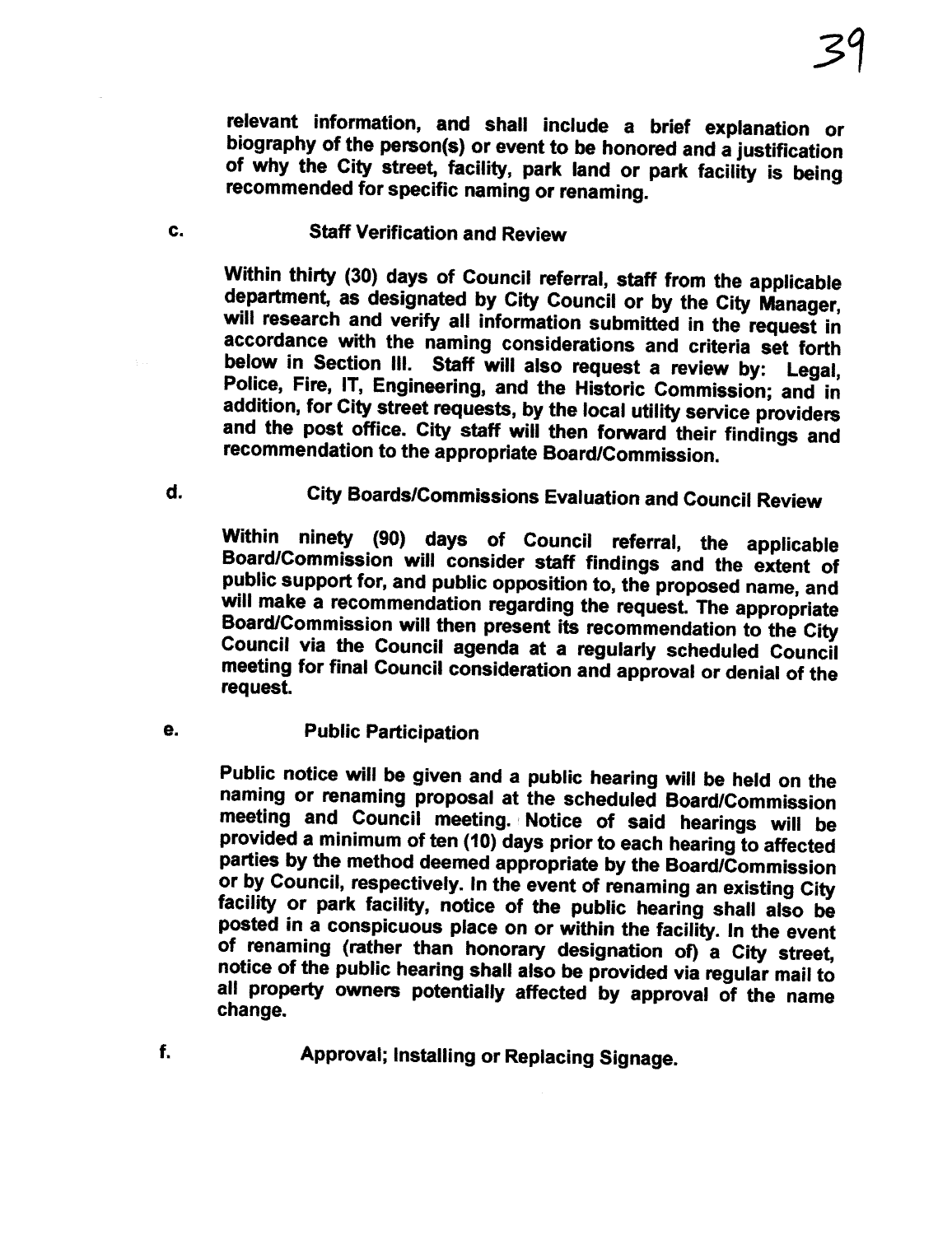If the naming or renaming request is approved, the cost of producing, installing, maintaining and replacing City signs with the new name may be required to be paid for by the person or organization requesting the name change prior to such work being undertaken by the City. If required, the maintenance funding shall be provided by donation to the City of a maintenance fund in an amount established by appropriate City staff to be necessary for maintaining said sign for at least 10 years. All signage is subject to City Council approval.

## III. NAMING OPTIONS; CONSIDERATIONS AND CRITERIA FOR NAMING

The naming or renaming of City streets, facilties, park lands or park facilties may be, but is not limited to, in honor of individuals, living or deceased, who have made significant and outstanding contributions of services, land, funds, or goods to the City, State, nation or world; neighborhoods, geographic or common usage identifications; and persons, places, or events of historical or cultural significance. Naming recognition is subject to future change/reconsideration by the City in the event that the recognition becomes damaging to the City's reputation, or contradictory to applicable law, as determined by the City. When evaluating naming or renaming requests, consideration should be given to the following criteria:

- 1. **Contrary Overall benefit to the City of Des Moines**<br>2. **Positive reflection on the City**
- 2. Positive reflection on the City<br>3. Purpose and Mission of the Ci
- 3. **Purpose and Mission of the City**<br>4. **Proposed name is well known**
- 4. Proposed name is well known to all citizens and/or acknowledged by other national, state or local community organizations for lasting significance
- 5. Citizen input and support for name change/commemoration
- 6. No duplication of names or repeated recognition of a specific person or group

In addition, in the event of naming or renaming requests related to significant donations of funds, services or land, a written gift and naming agreement shall be entered into between the City and honored donor, or person or entity providing the donation, prior to or upon approval of the naming request. Such agreement shall state that naming recognition is subject to future change/reconsideration by the City in the event that the recognition becomes damaging to the City's reputation, or contradictory to applicable law, as determined by the City. The written agreement may also include an appropriate time limitation on the honorary donor naming, and may set minimum contribution amount guidelines for naming purposes.

iV. EXCEPTIONS